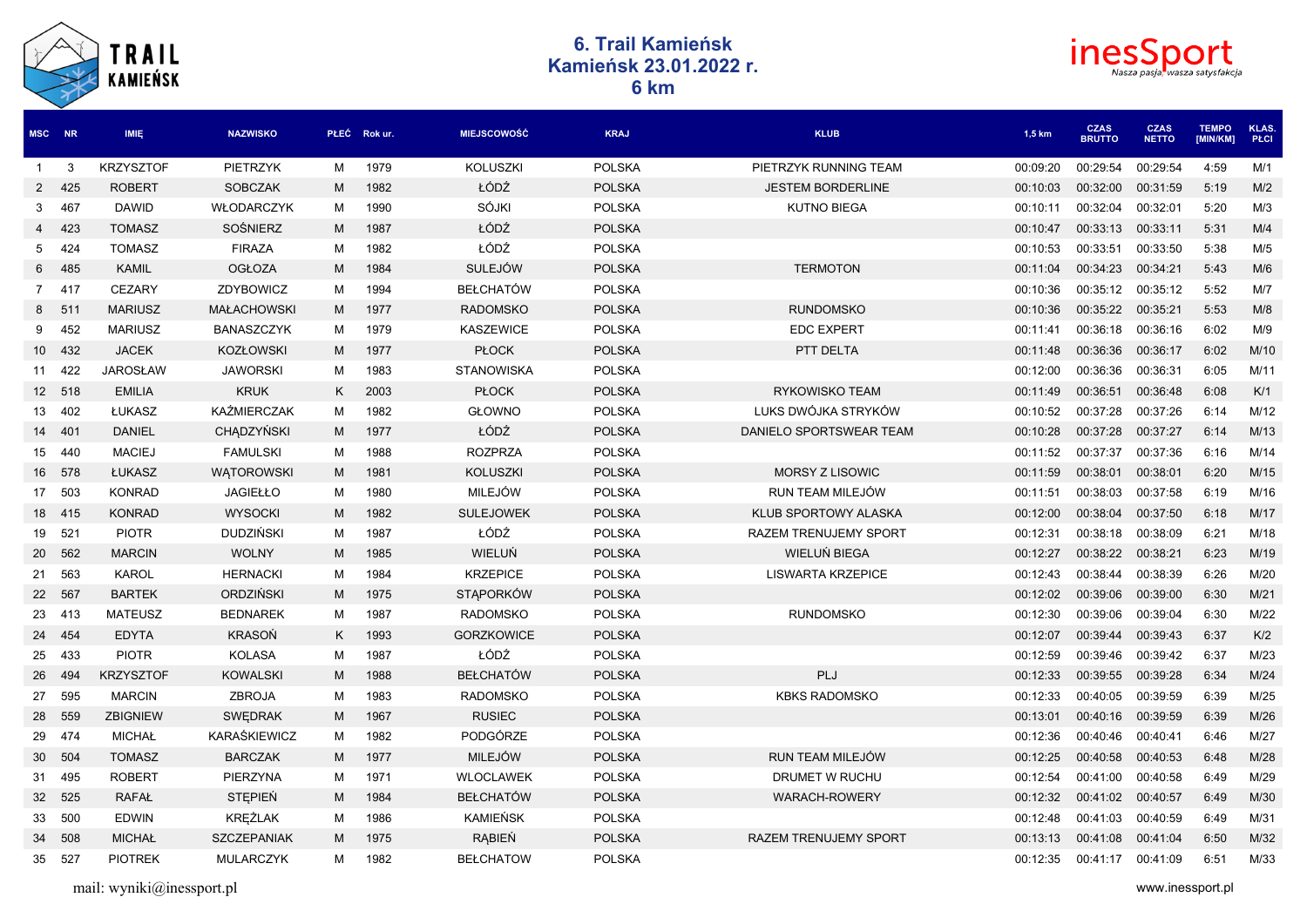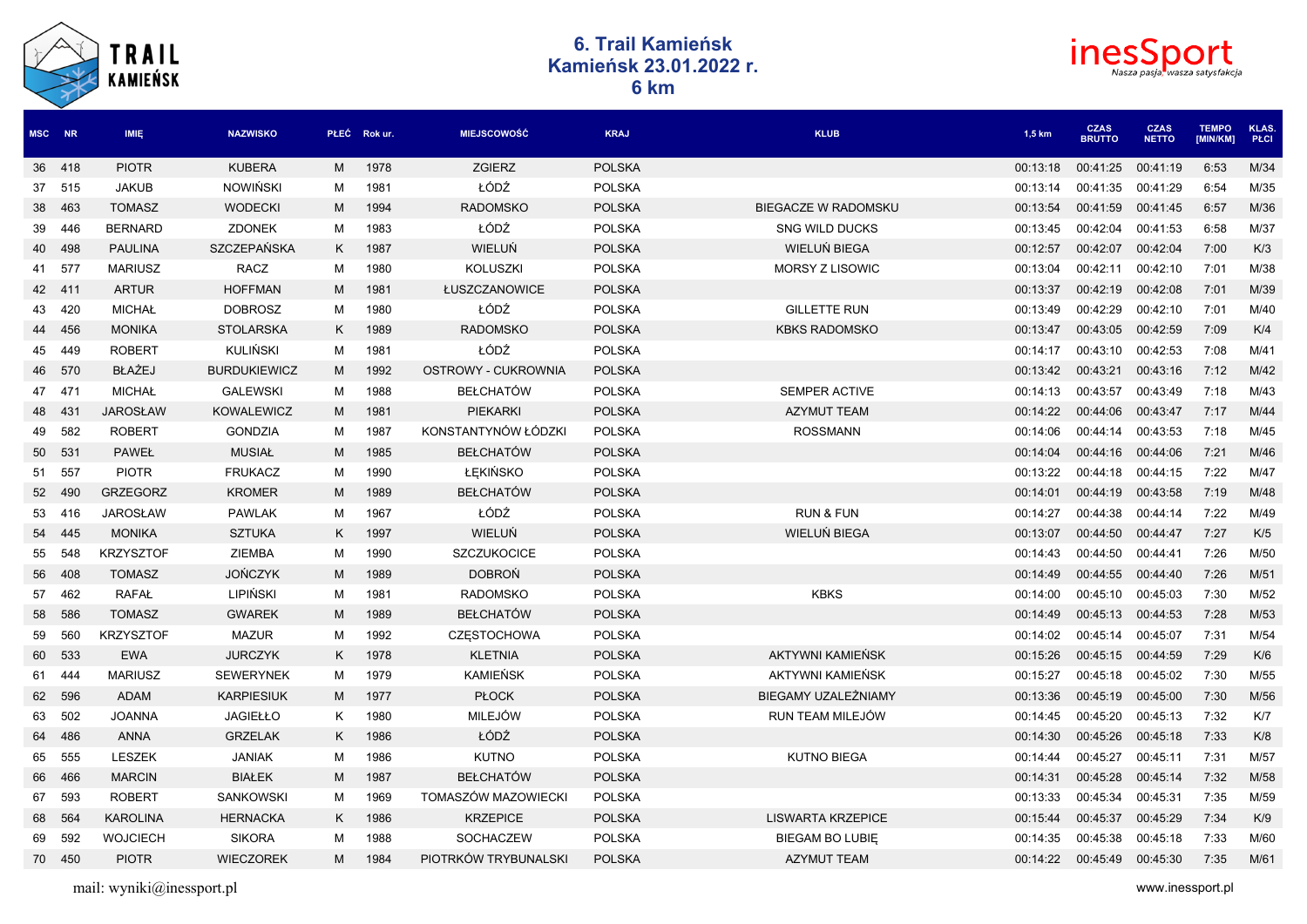| TRAIL<br><b>KAMIEŃSK</b> |
|--------------------------|
|                          |

## **6. Trail Kamieńsk Kamieńsk 23.01.2022 r. 6 km**



| <b>MSC</b> | <b>NR</b> | <b>IMIE</b>      | <b>NAZWISKO</b>     |   | PŁEĆ Rok ur. | <b>MIEJSCOWOŚĆ</b>   | <b>KRAJ</b>   | <b>KLUB</b>                                     | 1.5 km   | <b>CZAS</b><br><b>BRUTTO</b> | <b>CZAS</b><br><b>NETTO</b> | <b>TEMPO</b><br>[MIN/KM] | <b>KLAS</b><br><b>PŁCI</b> |
|------------|-----------|------------------|---------------------|---|--------------|----------------------|---------------|-------------------------------------------------|----------|------------------------------|-----------------------------|--------------------------|----------------------------|
|            | 71 517    | <b>DARIA</b>     | <b>KONIECZNA</b>    | K | 1984         | <b>PABIANICE</b>     | <b>POLSKA</b> | ŁÓDŹ KOCHA SPORT                                | 00:14:52 | 00:46:06                     | 00:46:04                    | 7:40                     | K/10                       |
|            | 72 469    | <b>MARIUSZ</b>   | <b>SZALA</b>        | M | 1981         | <b>BEŁCHATÓW</b>     | <b>POLSKA</b> | <b>WARACH ROWERY</b>                            | 00:14:44 | 00:46:10                     | 00:46:00                    | 7:40                     | M/62                       |
|            | 73 558    | <b>PATRYK</b>    | <b>KUBIAK</b>       | м | 1998         | <b>KLESZCZÓW</b>     | <b>POLSKA</b> |                                                 | 00:14:13 | 00:46:21                     | 00:46:18                    | 7:43                     | M/63                       |
|            | 74 492    | <b>KAMIL</b>     | <b>NADROWSKI</b>    | M | 1985         | <b>BEŁCHATÓW</b>     | <b>POLSKA</b> | <b>NADROWSKI TEAM</b>                           | 00:14:58 | 00:46:26                     | 00:46:23                    | 7:43                     | M/64                       |
|            | 75 493    | <b>MAREK</b>     | <b>FLIS</b>         | м | 1980         | KONSTANTYNÓW ŁÓDZKI  | <b>POLSKA</b> |                                                 | 00:15:24 | 00:46:27                     | 00:46:05                    | 7:40                     | M/65                       |
|            | 76 473    | <b>JAROSŁAW</b>  | <b>MORAWIEC</b>     | M | 1989         | <b>PABIANICE</b>     | <b>POLSKA</b> |                                                 | 00:14:49 | 00:46:29                     | 00:46:14                    | 7:42                     | M/66                       |
|            | 77 605    | <b>PATRYK</b>    | <b>MARJAN</b>       | М | 1991         | <b>BEŁCHATÓW</b>     | <b>POLSKA</b> | PATRYK MARJAN                                   | 00:15:36 | 00:46:34                     | 00:46:21                    | 7:43                     | M/67                       |
|            | 78 468    | <b>MARIUSZ</b>   | <b>OLCZAK</b>       | M | 1976         | ŁÓDŹ                 | <b>POLSKA</b> | <b>RAZEM TRENUJEMY SPORT</b>                    | 00:14:58 | 00:46:44                     | 00:46:35                    | 7:45                     | M/68                       |
|            | 79 429    | <b>DARIUSZ</b>   | <b>GUZOWSKI</b>     | M | 1967         | <b>PŁOCK</b>         | <b>POLSKA</b> | <b>ULTRA PAZUR TEAM</b>                         | 00:15:02 | 00:46:50                     | 00:46:32                    | 7:45                     | M/69                       |
|            | 80 588    | <b>TOMASZ</b>    | <b>NOWACKI</b>      | M | 1980         | <b>STRÓŻA</b>        | <b>POLSKA</b> |                                                 | 00:15:09 | 00:46:54                     | 00:46:43                    | 7:47                     | M/70                       |
|            | 81 579    | <b>MARCIN</b>    | <b>ZDZIARSKI</b>    | м | 1989         | <b>KUTNO</b>         | <b>POLSKA</b> | KUTNO TYLKO WIDZEW                              | 00:15:58 | 00:46:56                     | 00:46:39                    | 7:46                     | M/71                       |
|            | 82 522    | <b>IWONA</b>     | <b>BANACH</b>       | K | 1981         | <b>ROKICINY</b>      | <b>POLSKA</b> | PIETRZYK RUNNING TEAM                           | 00:15:36 | 00:46:56                     | 00:46:48                    | 7:48                     | K/11                       |
|            | 83 478    | <b>PAWEŁ</b>     | ORZIŃSKI            | м | 1982         | <b>RADOMSKO</b>      | <b>POLSKA</b> | KOLARSKO BIEGOWY KLUB SPORTOWY RADOMSKO         | 00:13:47 | 00:47:00                     | 00:46:53                    | 7:48                     | M/72                       |
|            | 84 472    | <b>ARKADIUSZ</b> | <b>BARTOS</b>       | M | 1984         | ŁÓDŹ                 | <b>POLSKA</b> |                                                 | 00:15:04 | 00:47:03                     | 00:46:54                    | 7:49                     | M/73                       |
|            | 85 163    | <b>MARCIN</b>    | <b>DOMAGALSKI</b>   | м | 1981         | PIOTRKÓW TRYBUNALSKI | <b>POLSKA</b> |                                                 | 00:15:57 | 00:47:24                     | 00:47:12                    | 7:52                     | M/74                       |
|            | 86 529    | <b>WOJCIECH</b>  | <b>KOTYNIA</b>      | M | 1987         | <b>RADOMSKO</b>      | <b>POLSKA</b> |                                                 | 00:15:15 | 00:47:27                     | 00:47:08                    | 7:51                     | M/75                       |
|            | 87 583    | <b>AGATA</b>     | <b>KOWAL</b>        | K | 1979         | WIELUŃ               | <b>POLSKA</b> | WIELUŃ BIEGA                                    | 00:14:51 | 00:47:29                     | 00:47:26                    | 7:54                     | K/12                       |
|            | 88 426    | <b>TOMASZ</b>    | <b>ANDRZEJEWSKI</b> | M | 1962         | <b>PABIANICE</b>     | <b>POLSKA</b> | <b>GILLETTE RUN</b>                             | 00:14:50 | 00:47:30                     | 00:47:16                    | 7:52                     | M/76                       |
|            | 89 549    | <b>MARTA</b>     | SIEMIŃSKA           | K | 1979         | <b>KOLUSZKI</b>      | <b>POLSKA</b> | <b>LKS KOLUSZKI</b>                             | 00:15:05 | 00:47:43                     | 00:47:35                    | 7:55                     | K/13                       |
|            | 90 510    | <b>MARCIN</b>    | WALASZCZYK          | M | 1987         | <b>BEŁCHATÓW</b>     | <b>POLSKA</b> | <b>IRON FIGHTERS</b>                            | 00:14:52 | 00:47:56                     | 00:47:52                    | 7:58                     | M/77                       |
| 91         | 428       | <b>KATARZYNA</b> | <b>CIUPA</b>        | K | 1975         | <b>RADOMSKO</b>      | <b>POLSKA</b> | BIEGACZE W RADOMSKU                             | 00:15:20 | 00:48:14                     | 00:48:07                    | 8:01                     | K/14                       |
|            | 92 556    | <b>RAFAŁ</b>     | <b>JUZIAK</b>       | M | 1993         | <b>LIPIE</b>         | <b>POLSKA</b> |                                                 | 00:15:38 | 00:48:22                     | 00:48:11                    | 8:01                     | M/78                       |
|            | 93 496    | LARS             | <b>GONTARZ</b>      | м | 1978         | <b>BELCHATÓW</b>     | <b>POLSKA</b> | PGE JUPITER ELEKTROWNIA BEŁCHATÓW               | 00:14:22 | 00:48:55                     | 00:48:48                    | 8:08                     | M/79                       |
| 94         | 406       | ANDRZEJ          | ZAWADZKI            | M | 1977         | PIOTRKÓW TRYB.       | <b>POLSKA</b> |                                                 | 00:15:37 | 00:49:14                     | 00:48:53                    | 8:08                     | M/80                       |
|            | 95 442    | <b>TOMASZ</b>    | <b>BŁASZCZYK</b>    | М | 1977         | <b>WARTA</b>         | <b>POLSKA</b> | ZBIEGLI Z WARTY                                 | 00:16:14 | 00:49:16                     | 00:49:01                    | 8:10                     | M/81                       |
|            | 96 589    | <b>ADAM</b>      | <b>SOLTYSIAK</b>    | M | 1987         | <b>STRÓŻA</b>        | <b>POLSKA</b> |                                                 | 00:15:15 | 00:49:20                     | 00:49:10                    | 8:11                     | M/82                       |
|            | 97 451    | <b>JOANNA</b>    | <b>DUDZIC</b>       | K | 1980         | <b>BEŁCHATÓW</b>     | <b>POLSKA</b> | KB SPARTAKUS BEŁCHATÓW                          | 00:15:32 | 00:49:26                     | 00:49:15                    | 8:12                     | K/15                       |
|            | 98 544    | <b>ANNA</b>      | <b>BURESZ</b>       | K | 1987         | <b>KLESZCZÓW</b>     | <b>POLSKA</b> | POZYTYWNIEZABIEGANI KLESZCZÓW                   | 00:16:06 | 00:49:26                     | 00:49:15                    | 8:12                     | K/16                       |
|            | 99 457    | <b>TOMASZ</b>    | <b>GARBOWICZ</b>    | м | 1968         | <b>BEŁCHATÓW</b>     | <b>POLSKA</b> | BOLACE PISZCZELE BEŁCHATÓW GRUPA NORDIC WALKING | 00:16:06 | 00:49:45                     | 00:49:31                    | 8:15                     | M/83                       |
|            | 100 506   | <b>JOANNA</b>    | ROSAK-SZYROCKA      | K | 1979         | <b>CZESTOCHOWA</b>   | <b>POLSKA</b> | <b>RUN BABY</b>                                 | 00:15:58 | 00:49:52 00:49:44            |                             | 8:17                     | K/17                       |
|            | 101 574   | <b>JACEK</b>     | KOTYNIA             | м | 1972         | ŁÓDŹ                 | <b>POLSKA</b> |                                                 | 00:16:03 | 00:50:02                     | 00:49:55                    | 8:19                     | M/84                       |
|            | 102 482   | <b>RYSZARD</b>   | <b>STRZELCZYK</b>   | M | 1976         | ŁÓDŹ                 | <b>POLSKA</b> | <b>RUN &amp; FUN</b>                            | 00:16:50 | 00:50:21                     | 00:49:58                    | 8:19                     | M/85                       |
|            | 103 604   | <b>SYLWIA</b>    | LENART              | K | 1982         | <b>BEŁCHATÓW</b>     | <b>POLSKA</b> |                                                 | 00:16:30 | 00:50:26                     | 00:50:05                    | 8:20                     | K/18                       |
|            | 104 585   | <b>IWONA</b>     | BIŃKOWSKA - BOCIAN  | K | 1979         | <b>BEŁCHATÓW</b>     | <b>POLSKA</b> | <b>FITNESS &amp; DANCE STUDIO</b>               | 00:16:09 | 00:50:37                     | 00:50:34                    | 8:25                     | K/19                       |
|            | 105 599   | <b>MARIAN</b>    | ANSZPERGER          | м | 1972         | <b>KLESZCZÓW</b>     | <b>POLSKA</b> | POZYTYWNIE ZABIEGANI KLESZCZÓW                  | 00:16:19 | 00:50:41                     | 00:50:32                    | 8:25                     | M/86                       |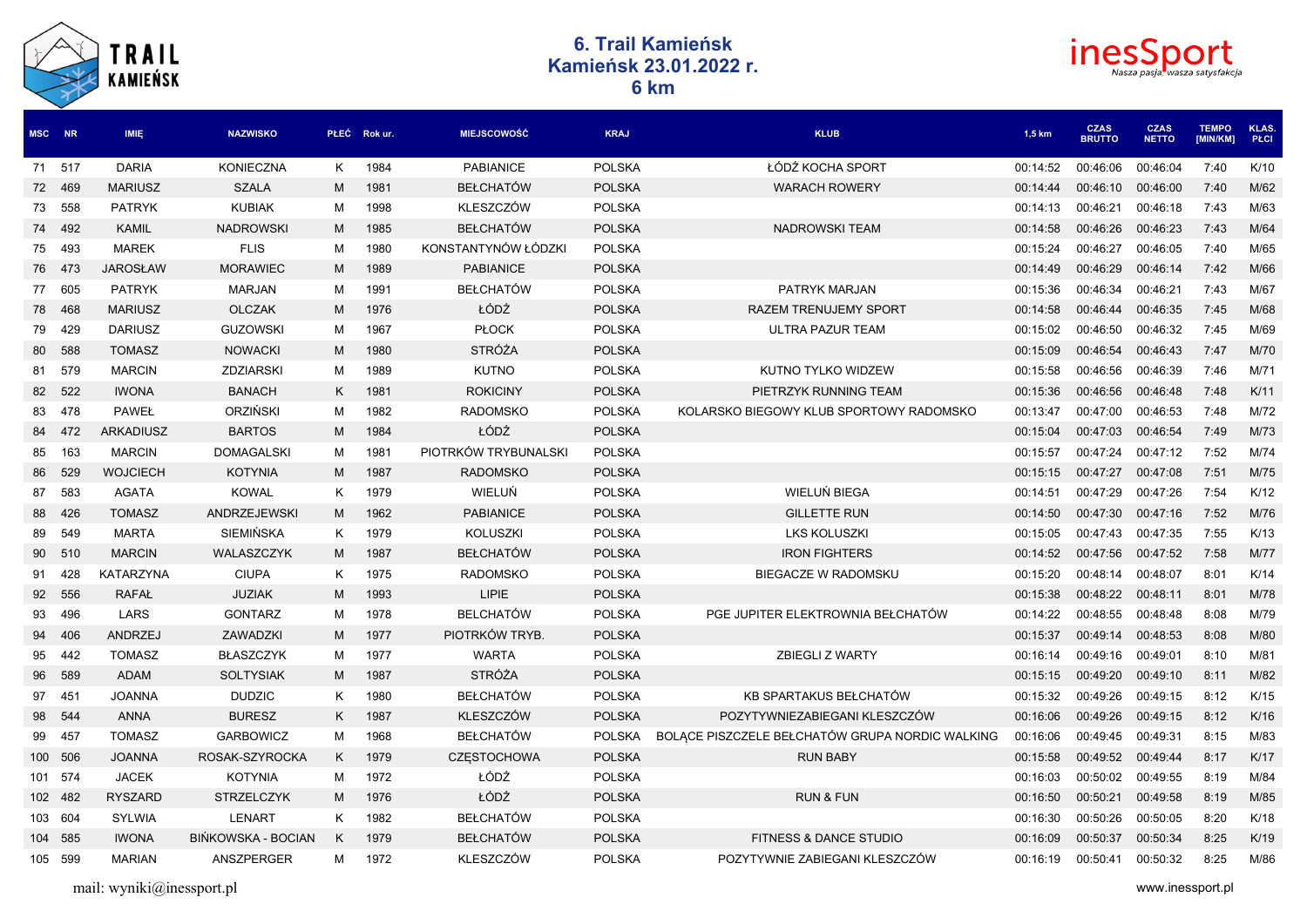|         |         | <b>TRAIL</b><br><b>KAMIEŃSK</b> | <b>6. Trail Kamieńsk</b><br>Kamieńsk 23.01.2022 r.<br>6 km |   |              |                        |               |                                      |          |                              |                             |                          |                      |  |  |  |
|---------|---------|---------------------------------|------------------------------------------------------------|---|--------------|------------------------|---------------|--------------------------------------|----------|------------------------------|-----------------------------|--------------------------|----------------------|--|--|--|
| MSC NR  |         | IMIĘ                            | <b>NAZWISKO</b>                                            |   | PŁEĆ Rok ur. | <b>MIEJSCOWOŚĆ</b>     | <b>KRAJ</b>   | <b>KLUB</b>                          | 1,5 km   | <b>CZAS</b><br><b>BRUTTO</b> | <b>CZAS</b><br><b>NETTO</b> | <b>TEMPO</b><br>[MIN/KM] | KLAS.<br><b>PLCI</b> |  |  |  |
|         | 106 505 | KATARZYNA                       | <b>BARCZAK</b>                                             | K | 1977         | <b>MILEJÓW</b>         | <b>POLSKA</b> | <b>RUN TEAM MILEJOW</b>              | 00:15:20 | 00:50:44                     | 00:50:37                    | 8:26                     | K/20                 |  |  |  |
| 107 435 |         | <b>EWELINA</b>                  | BUKOWSKA                                                   | Κ | 1985         | ŁÓDŹ                   | <b>POLSKA</b> |                                      | 00:16:51 | 00:50:44                     | 00:50:22                    | 8:23                     | K/21                 |  |  |  |
|         | 108 532 | <b>JAKUB</b>                    | <b>SKALSKI</b>                                             | м | 1986         | <b>KLESZCZÓW</b>       | <b>POLSKA</b> | <b>SKALMEN</b>                       | 00:16:13 | 00:51:17                     | 00:51:06                    | 8:31                     | M/87                 |  |  |  |
|         | 109 448 | <b>JAROSŁAW</b>                 | TELĄŻKA                                                    | м | 1981         | <b>BEŁCHATÓW</b>       | <b>POLSKA</b> | <b>IRON FIGHTERS</b>                 | 00:15:01 | 00:51:26                     | 00:51:22                    | 8:33                     | M/88                 |  |  |  |
| 110 520 |         | <b>TOMASZ</b>                   | <b>KUSMIEREK</b>                                           | М | 1979         | SZCZERCÓW              | <b>POLSKA</b> |                                      | 00:16:18 | 00:51:40                     | 00:51:22                    | 8:33                     | M/89                 |  |  |  |
| 111 602 |         | <b>MARIUSZ</b>                  | <b>SIANOS</b>                                              | М | 1983         | PODLUBIEN              | <b>POLSKA</b> |                                      | 00:16:06 | 00:51:47                     | 00:51:29                    | 8:34                     | M/90                 |  |  |  |
| 112 543 |         | <b>BASIA</b>                    | ZBROJA                                                     | K | 1986         | <b>RADOMSKO</b>        | <b>POLSKA</b> | <b>KBKS</b>                          | 00:16:54 | 00:51:54                     | 00:51:48                    | 8:38                     | K/22                 |  |  |  |
| 113 512 |         | <b>BEATA</b>                    | <b>GORZELAK</b>                                            | Κ | 1988         | <b>RADOMSKO</b>        | <b>POLSKA</b> | ROZBIEGAJMY RADOMSKO                 | 00:16:54 | 00:51:58                     | 00:51:52                    | 8:38                     | K/23                 |  |  |  |
| 114 603 |         | AMANDA                          | <b>OSTOJSKA</b>                                            | K | 1999         | <b>RADOMSKO</b>        | <b>POLSKA</b> |                                      | 00:16:13 | 00:52:07                     | 00:52:05                    | 8:40                     | K/24                 |  |  |  |
| 115 479 |         | <b>ROBERT</b>                   | <b>SOBCZYK</b>                                             | м | 1976         | <b>BELCHATOW</b>       | <b>POLSKA</b> |                                      | 00:17:16 | 00:52:15                     | 00:52:03                    | 8:40                     | M/91                 |  |  |  |
| 116 475 |         | <b>ANNA</b>                     | ŻYŁKA                                                      | Κ | 1981         | <b>BEŁCHATÓW</b>       | <b>POLSKA</b> | <b>LEROY MERLIN RUN</b>              | 00:17:11 | 00:52:15                     | 00:52:03                    | 8:40                     | K/25                 |  |  |  |
| 117 523 |         | <b>IRENEUSZ</b>                 | <b>MAŁGORZACIAK</b>                                        | м | 1974         | <b>JAROSTY</b>         | <b>POLSKA</b> | ULTRA PIOTRKÓW                       | 00:16:15 | 00:52:36                     | 00:52:14                    | 8:42                     | M/92                 |  |  |  |
| 118 584 |         | <b>MARZENA</b>                  | <b>KARDAS</b>                                              | K | 1978         | ŁÓDŹ                   | <b>POLSKA</b> |                                      | 00:17:34 | 00:52:44                     | 00:52:32                    | 8:45                     | K/26                 |  |  |  |
| 119 590 |         | <b>AGATA</b>                    | <b>SZPLIT</b>                                              | Κ | 1988         | <b>PABIANICE</b>       | <b>POLSKA</b> | <b>KORONA PABIANICE</b>              | 00:17:48 | 00:53:06                     | 00:52:46                    | 8:47                     | K/27                 |  |  |  |
| 120 414 |         | <b>PIOTR</b>                    | <b>KRAWCZYK</b>                                            | М | 1974         | <b>BYCHLEW</b>         | <b>POLSKA</b> | <b>GILLETTE RUN</b>                  | 00:16:25 | 00:53:11                     | 00:52:56                    | 8:49                     | M/93                 |  |  |  |
| 121 447 |         | <b>JAKUB</b>                    | <b>MICHALOWSKI</b>                                         | м | 1985         | <b>OZGA</b>            | <b>POLSKA</b> | AKTYWNI KAMIEŃSK                     | 00:17:28 | 00:53:19                     | 00:53:06                    | 8:51                     | M/94                 |  |  |  |
| 122 507 |         | ŁUKASZ                          | <b>WALCZAK</b>                                             | М | 1991         | <b>BEŁCHATÓW</b>       | <b>POLSKA</b> | <b>SEMPER ACTIVE</b>                 | 00:17:32 | 00:53:29                     | 00:53:17                    | 8:52                     | M/95                 |  |  |  |
| 123 545 |         | <b>RENATA</b>                   | DUTKIEWICZ-GAJOS                                           | Κ | 1956         | <b>NYSA</b>            | <b>POLSKA</b> |                                      | 00:17:20 | 00:53:44                     | 00:53:20                    | 8:53                     | K/28                 |  |  |  |
| 124 427 |         | <b>MICHAŁ</b>                   | <b>NAPIÓRA</b>                                             | М | 1990         | <b>OKUP MAŁY</b>       | <b>POLSKA</b> |                                      | 00:17:24 | 00:53:55                     | 00:53:38                    | 8:56                     | M/96                 |  |  |  |
| 125 434 |         | <b>JOANNA</b>                   | <b>MEDREK</b>                                              | K | 1967         | KOLUSZKI               | <b>POLSKA</b> | PIETRZYK RUNNING TEAM                | 00:17:26 | 00:54:12                     | 00:54:05                    | 9:00                     | K/29                 |  |  |  |
|         | 126 516 | KATARZYNA                       | ŚNIEG                                                      | K | 1994         | <b>BEŁCHATÓW</b>       | <b>POLSKA</b> |                                      | 00:17:13 | 00:54:29                     | 00:54:27                    | 9:04                     | K/30                 |  |  |  |
| 127 597 |         | <b>RENATA</b>                   | <b>CISKA</b>                                               | Κ | 1982         | <b>PŁOCK</b>           | <b>POLSKA</b> | CZARNE OWCE/RYKOWISKO TEAM           | 00:18:18 | 00:54:48                     | 00:54:28                    | 9:04                     | K/31                 |  |  |  |
| 128 461 |         | AGNIESZKA                       | ZAGÓRSKA                                                   | K | 1975         | RABIEŃ AB              | <b>POLSKA</b> |                                      | 00:17:53 | 00:54:53                     | 00:54:30                    | 9:05                     | K/32                 |  |  |  |
| 129 554 |         | <b>KONRAD</b>                   | <b>STRZELECKI</b>                                          | м | 1991         | <b>KAMIEŃSK</b>        | <b>POLSKA</b> | TOUR DE OCHOCICE                     | 00:17:18 | 00:55:05                     | 00:54:52                    | 9:08                     | M/97                 |  |  |  |
|         | 130 412 | <b>MAGDALENA</b>                | <b>STASIAK</b>                                             | K | 1979         | <b>BEŁCHATÓW</b>       | <b>POLSKA</b> |                                      | 00:17:58 | 00:55:11                     | 00:54:51                    | 9:08                     | K/33                 |  |  |  |
|         | 131 539 | EWA                             | ŁAKOMA                                                     | K | 1986         | <b>BEŁCHATÓW</b>       | <b>POLSKA</b> |                                      | 00:18:26 | 00:55:14                     | 00:54:54                    | 9:09                     | K/34                 |  |  |  |
| 132 587 |         | <b>MONIKA</b>                   | KORNACKA                                                   | Κ | 1978         | ALEKSANDRÓW ŁÓDZKI     | <b>POLSKA</b> | <b>SASKA TEAM</b>                    | 00:18:40 | 00:55:35                     | 00:55:12                    | 9:12                     | K/35                 |  |  |  |
|         | 133 524 | <b>RADOSŁAW</b>                 | <b>KABAT</b>                                               | м | 1977         | ŁÓDŹ                   | <b>POLSKA</b> | <b>INOWROCŁAW BIEGA</b>              | 00:18:05 | 00:55:55                     | 00:55:31                    | 9:15                     | M/98                 |  |  |  |
|         | 134 477 | <b>MARCIN</b>                   | <b>SŁOKA</b>                                               | М | 1979         | ŁÓDŹ                   | <b>POLSKA</b> | ŁÓDŹ KOCHA SPORT                     | 00:18:05 | 00:55:55 00:55:32            |                             | 9:15                     | M/99                 |  |  |  |
| 135 441 |         | <b>BEATA</b>                    | <b>BEŁDOWSKA</b>                                           | K | 1968         | PIOTRKÓW TRYBUNALSKI   | <b>POLSKA</b> | FUDU&CO.SPORT.TEAM                   | 00:17:31 | 00:56:05                     | 00:56:01                    | 9:20                     | K/36                 |  |  |  |
|         | 136 565 | <b>IZABELA</b>                  | <b>URBANIAK</b>                                            | K | 1973         | LODZ                   | <b>POLSKA</b> |                                      | 00:18:28 | 00:58:09                     | 00:57:52                    | 9:38                     | K/37                 |  |  |  |
|         | 137 470 | <b>DAWID</b>                    | SKONIECZNY                                                 | М | 1984         | <b>KUTNO</b>           | <b>POLSKA</b> | <b>KUTNO BIEGA</b>                   | 00:17:59 | 00:58:33                     | 00:58:18                    | 9:43                     | M/100                |  |  |  |
|         | 138 436 | <b>TOMASZ</b>                   | <b>SAMBOR</b>                                              | М | 1990         | <b>HUBY KOTFINSKIE</b> | <b>POLSKA</b> |                                      | 00:17:44 | 00:58:35 00:58:12            |                             | 9:42                     | M/101                |  |  |  |
|         | 139 598 | LESŁAW                          | <b>JAŃCZYK</b>                                             | М | 1956         | ŻŁOBNICA               | <b>POLSKA</b> | POZYTYWNIE ZABIEGANI OMEGA KLESZCZÓW | 00:17:37 | 00:59:02                     | 00:58:52                    | 9:48                     | M/102                |  |  |  |
|         | 140 573 | <b>ALINA</b>                    | <b>GOSKA</b>                                               |   | K 1965       | WĄWAŁ                  | <b>POLSKA</b> |                                      | 00:18:43 | 00:59:14 00:58:56            |                             | 9:49                     | K/38                 |  |  |  |